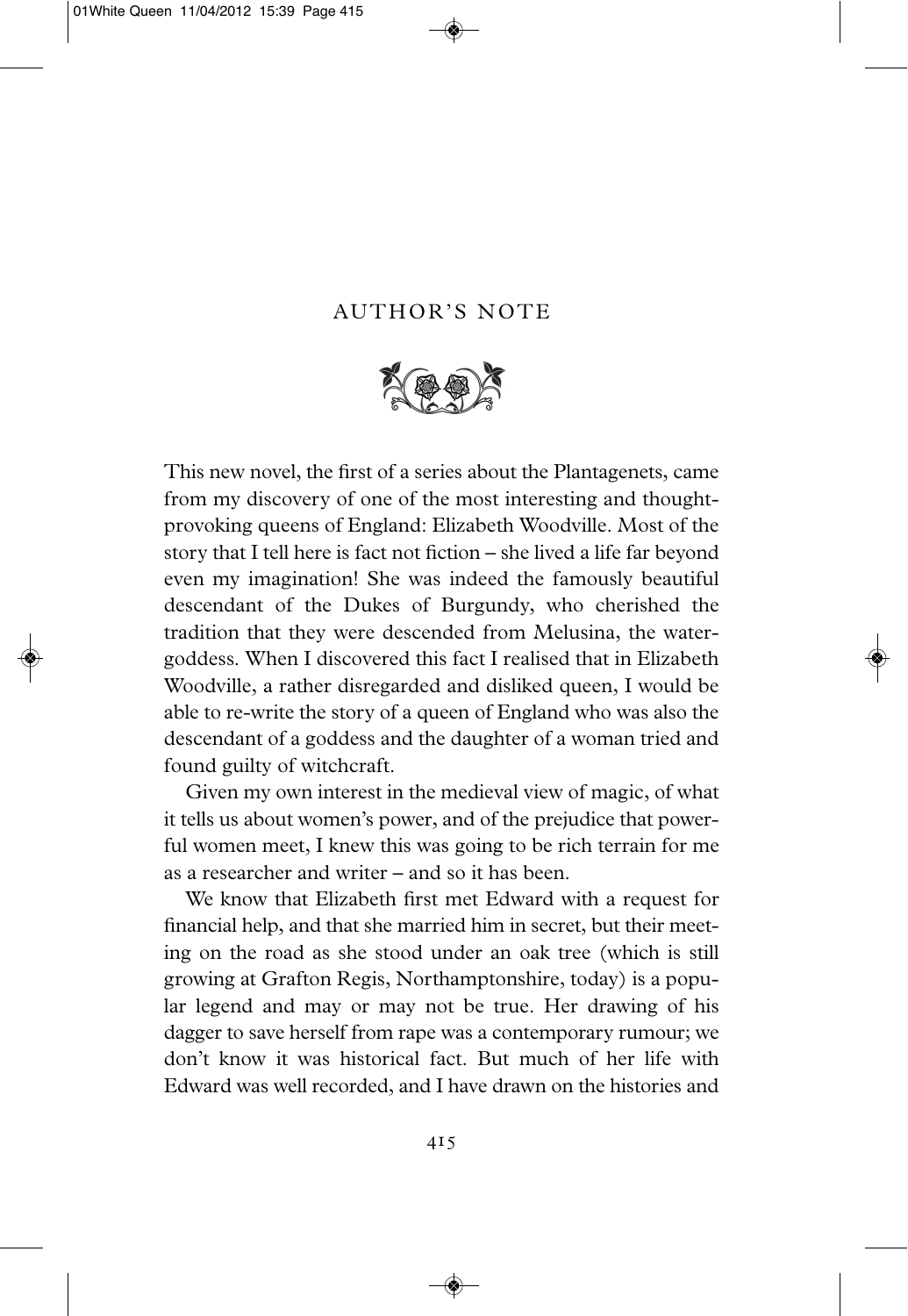## AUTHOR'S NOTE

based my novel on the facts wherever they exist. Of course, sometimes I have to choose from rival and contradictory versions, and sometimes I have to fill in the gaps of history with explanation or accounts of my own making.

There is more fiction in this novel than in my previous ones, since we are further back in time than the Tudors, and the record is more patchy. Also, this was a country at war and many decisions were taken on the spot, leaving no documentary record. Some of the most important decisions were secret plots and often I have had to deduce from the surviving evidence the reasons for particular actions, or even what took place. For example, we have no reliable evidence as to the so-called 'Buckingham Plot', but we know that Lady Margaret Stanley, her son Henry Tudor, Elizabeth Woodville, and the Duke of Buckingham were the main leaders of the rebellion against Richard. Clearly, they all had very different reasons for the risks they took. We have some evidence of the go-betweens, and some idea of the plans, but the exact strategy and command structure of the plot was secret and remains so. I looked at the surviving evidence and the consequences of the plot and I suggest here how it may have been put together. The supernatural element of the real-life rain storm is, of course, fiction, and was a joy to imagine.

Equally, we don't know, even now (after hundreds of theories), exactly what happened to the princes in the Tower. I speculate that Elizabeth Woodville would have prepared a safe haven for her second son, Prince Richard, after her first son, Prince Edward, was taken from her. I genuinely doubt that she would have sent her second son into the hands of the man she suspected of imprisoning the first. The provocative suggestion, by many serious historians, that Prince Richard might have survived, led me to speculate that she might not have sent him to the Tower at all, but used a changeling to take his place. But I have to warn the reader that there is no hard evidence for this.

Again, there is no definitive evidence as to how the boys met their deaths, if they did; nor who gave the order, and of course,